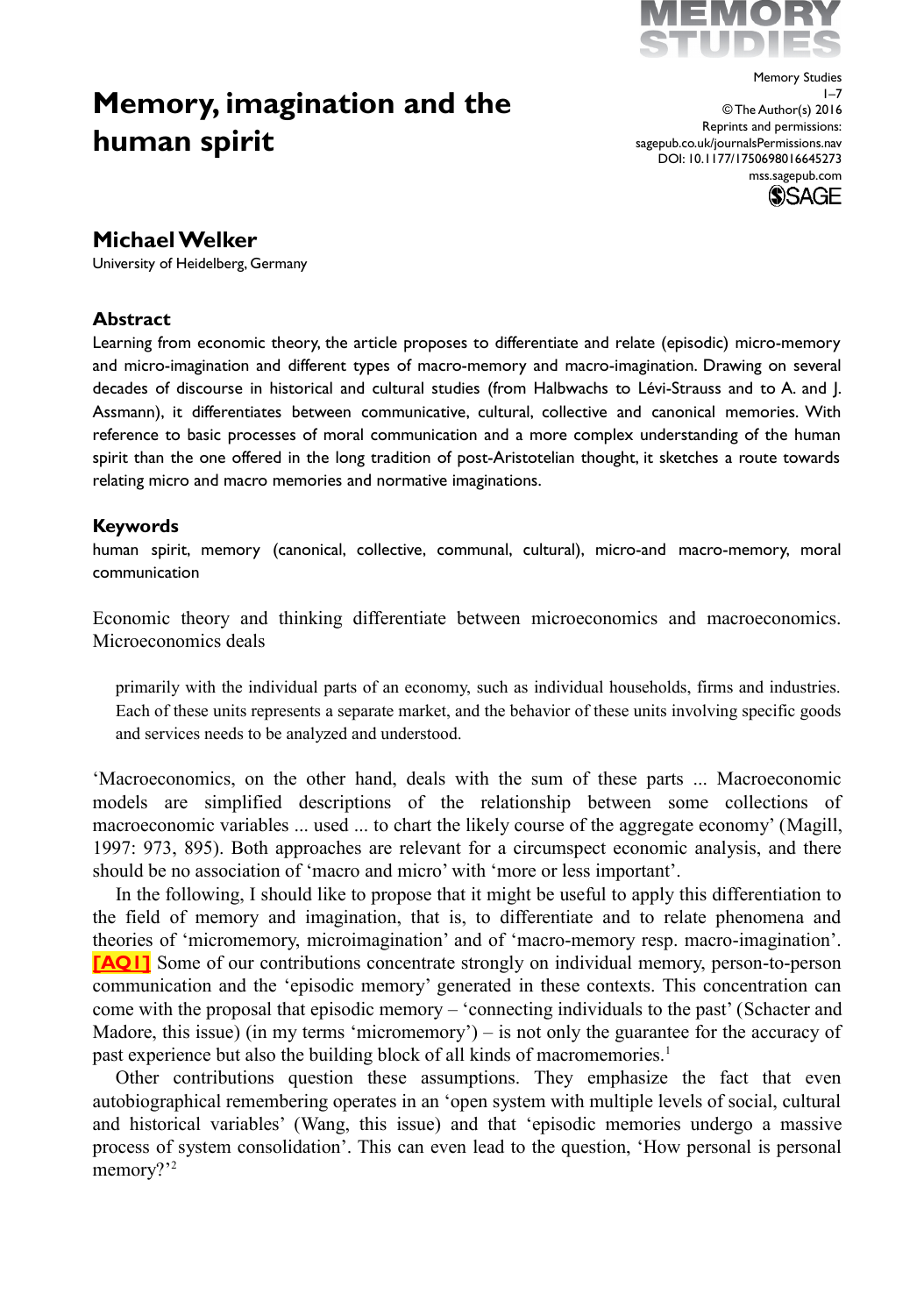The memory theories which so far have attracted me most set out with a macro-memory approach. They took up strong impulses from the sociologist Maurice Halbwachs, whose books *The Social Frameworks of Memory* and *The* Collective Memory<sup>3</sup> not only drew attention to the social limitation of individual and neuronal memory but also to the mental and cognitive achievements of a communal memory and its social, cultural and world-shaping effects.<sup>4</sup> Through a reception of Halbwachs' thought but also through a focus on the work of the art historian Aby Warburg and in dialogue with other twentieth-century researchers on communal memory, Jan and Aleida Assmann offered a richly developed typology of different forms of memories – communicative, cultural and collective memories.

## **Differentiating communicative, cultural, and collective memories**

In his programmatic book *Cultural Memory and Early Civilization,* Jan Assmann distinguishes between what he calls 'two memory frames ... "communicative" and "cultural" memory'. He suggests that they should be understood as forms of communal memory 'that bridge the gap between the present and the time of origin' (Assmann, 2011: 35, 36). He distinguishes the diffuse nature of 'the group's participation in communicative memory [which] varies considerably' from the 'highly differentiated' but more purposeful participation in cultural memory. In contrast to the fluidity of communicative memory, cultural memory aims at 'fixed points in the past' and is 'a matter of institutionalized mnemotechnics' (Assmann, 2011: 37–39). At first, he groups these two forms of communal or social memory also under the subheading of 'collective memory', a term he takes from Halbwachs (Assmann, 2011: 34). In his later publications, however, Assmann attributes a different meaning to the term 'collective memory', when he distinguishes 'collective or bonding memory' from 'cultural memory'. Through its common reference to 'fixed points in the past', collective memory imparts a strong 'collective identity'. Inspired by Friedrich Nietzsche and Sigmund Freud, Assmann sees the collective memory primarily shaped through suffering, pain and trauma. On one hand, this memory serves to tame us, or in Nietzsche's words, to effect the 'breeding of man into a fellow human being' (Nietzsche, 1980: 291ff). On the other hand, it is 'particularly susceptible to politicized [and even ideologized] forms of remembering' (Assmann, 2005: 7). Assmann offers a thoroughly divided view of the collective memory. He recognizes its susceptibility to being politically or morally emotionalized, being mobilized for political purposes, to the point where it promotes a propensity for violence and is expressed in retaliatory campaigns. And yet, he also wants to hold on to a vision of a 'universal form of bonding memory that is committed to certain fundamental norms of human dignity' (Assmann, 2005: 23).

The strengths of the differentiation between communicative and cultural memories lay in its sensitivity to the difference between two types of social circulation: Communicative memory takes individual (micro) memories and the routinized processes that recall, perpetuate and enrich these memories and connects them with continually new interactive abilities. It is this process that makes an emerging shared certainty of memory and expectation possible. It begins by drawing from a constantly changing reservoir of topics, from which a core collection of themes then emerges, playing against each other across the most diverse social groupings; it is this process that leads 'memory' to become latent or emphatically self-referential. It is then that one can appeal to this shared memory and speak of a vague 'social identity' conveyed by memory. This identity shifts and changes due to the flow of events, in the process of experience, and with the changing influence of information and education, all of which impact the community of memory.

In contrast, cultural memory – with its thematic bonds and its more or less elaborated, consequential mnemotechnical bonds – reflects a more stable identity. The French Revolution, the Civil War, 1933, the Holocaust or 11 September– in such events, a particular shared memory impresses itself upon us. Admittedly, this memory is also modified and reworked through historical research, literary insight, political instrumentalization, through the editing and adaptation of the media and in many other forms that decisively shape the conditions of its reception and circulation. Its resulting relative stability of identity and clear identifiability are accompanied by normative, formative influences that become particularly evident in the phenomena which Jan und Aleida Assmann have called 'collective memory'.<sup>5</sup>

## **Cultural and canonical memories**

In *Cultural Memory and Early Civilization,* Jan Assmann differentiates moulded and organized 'cultural memory' from what we might call a fluid and stable, also diminishing and enhanced 'communicative memory'. He also takes a lead from Claude Lévi-Strauss' work on 'hot' and 'cold' memories, distinguishing what he himself calls 'hot and cold' 'options open to cultural memory' (Assmann, 2011: 50ff). Societies with hot memories are characterized by a need for change; they internalize their history or the mythicized regions of history in order to make them a motor for social development. In contrast, societies practising cold memory are not simply collectively depressive or apathetic societies, but rather societies that have developed or discovered forms of memory that allow them to remove themselves (through the use of collective memory) from the cycles of continual change. Assmann points out, 'Societies or cultures need not be completely cold or hot' (Assmann, 2011: 53). Rather, they can develop 'cooling and heating systems' for managing the acquisition and use of history.

In a further step, Assmann then reflects on the repercussions that the emergence of written culture had on cultural memory.<sup>6</sup> He shows that the written transcription of tradition in no way necessitates a cooling down of hot memory.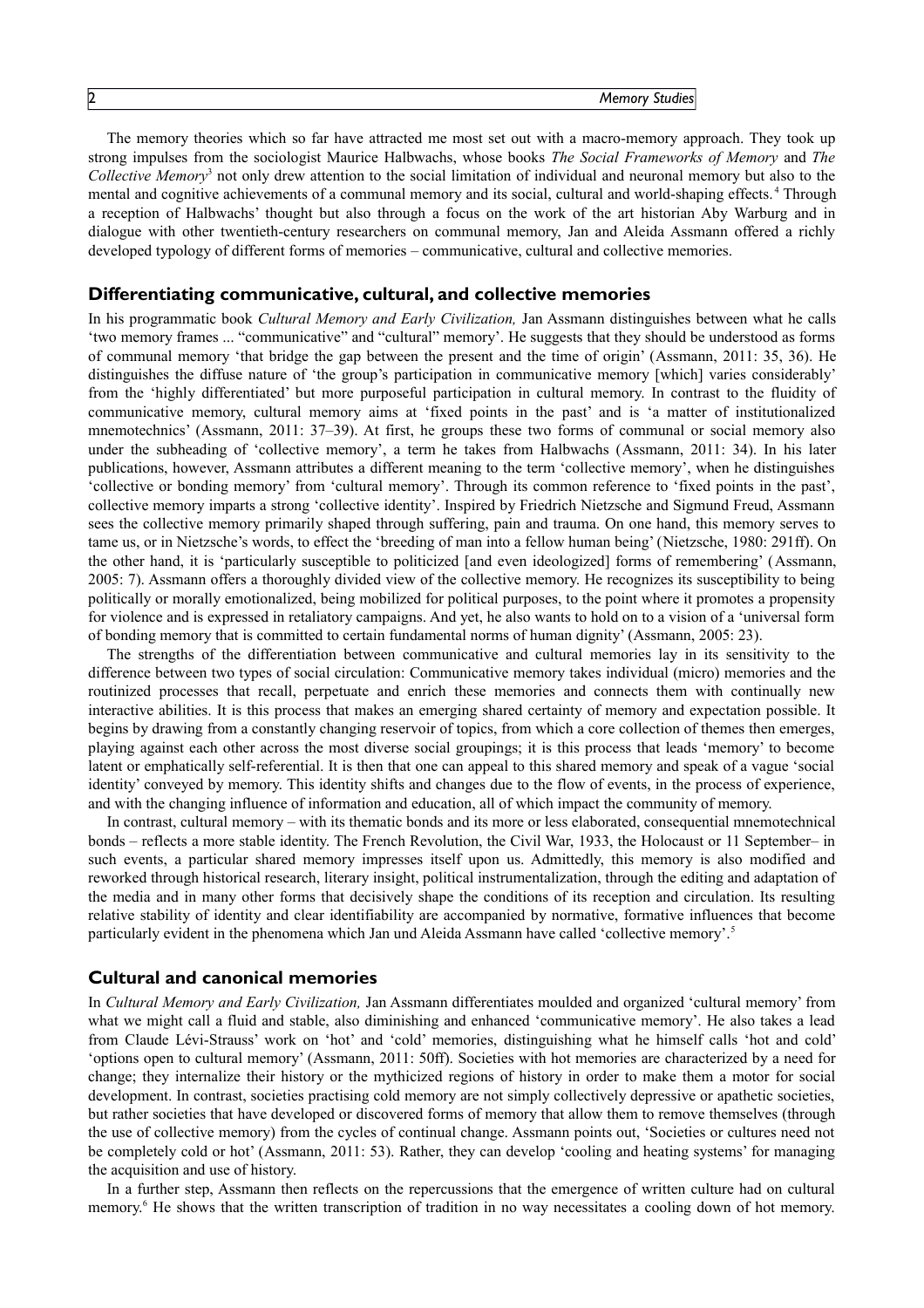Rather, this process can instead set free a continuing stream of interpretations which shapes cultural memory and keeps it alive. To achieve this, written culture must take on a particular form that Assmann calls 'canon'. On the one hand, 'The term "canon" refers to the kind of tradition in which the content and form are as fixed and binding as they can possibly be. Nothing may be added, nothing may be taken away, and nothing may be altered' (Assmann, 2011: 87). On the other hand, the canon demands and requires interpretation. Assmann suspects that the origins of the canon are rooted in the legal sphere, that it effects 'the transposition of an ideal, rooted in the sphere of law, concerning binding obligation and faithful rendition throughout the central field of written tradition' (Assmann, 2011: 89). The canon is the transcribed basis of a cultural memory, rendered into text – a cultural memory that is simultaneously both brought into flux and fixed through the text itself and its referential possibilities.<sup>7</sup>

3

But how does such a canon come about? Let me offer a systematic summary of the answer Assmann provided in a lecture he delivered when receiving an honorary doctorate from the University of Münster.<sup>8</sup> The need for canonization (for taking normative guidelines and the powerful contents of memory and fixing them within collections of texts) arises from the experience of *radical historical discontinuity* and the shocks that often accompany such experiences. The exile of the Israelites can serve as an example. Assmann avoids the debates between Old Testament scholars on whether the Israelites took an early form of the Torah into exile with them or whether they only developed the Torah later in response to the exilic experience. Rather, he firmly stresses the connection between the first attempts to build a canon and the shocking experiences of cultural and historical discontinuities. These experiences of discontinuity materialize in the potential canonical texts. And yet, this tightly grasped radical discontinuity demands interpretation. It is characteristic of the process of canonization that *a range of interpretations leads to a range of possible examples of explaining and bridging the discontinuity*.

These interpretive and mediatory possibilities develop into a (properly understood) 'pluralistic' (Welker, 2006: 1460ff) collection of texts that is more than just a simple 'plurality' of classics.<sup>9</sup> Only when a shared connection is established in this collection of texts, when this virtual library of different perspectives on a shared problem is developed and prescribed, do we have a canon. The canon bundles together a broad range of cultural memories and thus enables *a living cultural memory – indeed, a canonical memory* – to arise from this variously orchestrated polyphony. Here, stability and liveliness are not mutually exclusive, but rather release a power for continual renewal and yet focussed remembrance.

The canon is a great achievement. It allows for an interplay between cold and hot memories. Having a particular collection of texts dealing with a particular complex of events means, on one hand, that cultural memory is bounded, its transformative possibilities constrained within borders. On the other hand, the peculiar plurality of perspectives in the canonical traditions stimulates a liveliness – a liveliness of permanent interpretation which in practice functions like hot cultural memory, only without devouring the underlying historical contents or transforming them beyond recognition.

In the future, we will likely need to distinguish two forms of canon. The first form of canon (maybe Graeco-Roman in style) presents a treasury of classics, of texts and artefacts that have attained a high level of resonance and are held in relatively stable esteem. Yet, it is a collection that remains, like communicative memory, always open to constant substitutions. We could say that this type of canon has an affinity to a particular zeitgeist. On the other hand, in the Jewish, Christian, Islamic, perhaps also in the Confucian canon, we find a relatively bounded canonical structure, with a high sensitivity for its boundaries and its connective points of focus, namely the experiences of radical discontinuity that Assmann identified. These experiences can only be kept alive and can only be handled and processed through a multitude of perspectival cultural memories.

## **Relating macro- and micro-memories and imaginations via processes of moral communication – and a new perception of the human spirit**

The memory processes we have analysed so far have focused on dramatic, even traumatizing events and highly elaborated historical, religious, educational and liturgical processes of preservation and communication. How can we relate these macro-memory findings to processes of episodic memory in everyday life, to semantic memory, procedural memory and implicit memory<sup>10</sup> that is not directly connected with great events and cultural memory or religious communication? The answer I propose might not only close the gap between macro- and micro-memory levels but also it points to a bridge between memory and (orientation- and action-guiding) imagination.

In moral communication, human beings influence each other by giving or by withdrawing respect.<sup>11</sup> We influence each other's thinking, acting and behaving by giving or promising respect or by not paying respect by threatening to withdraw it. The modes of pondering to give and paying respect come in a broad spectrum from a 'sharp short view' on each other to vibrant admiration. The communication of respect starts in early childhood with seemingly simple operations: 'If you do this, your mom will be pleased. If you refuse to do that, your grandpa will be sad'. It is deeply rooted in processes of micro-memory and micro-imagination. Moral communication – from seemingly very basic attempts to teach a child up to the most elaborated functionalization of complex global media systems, from puberty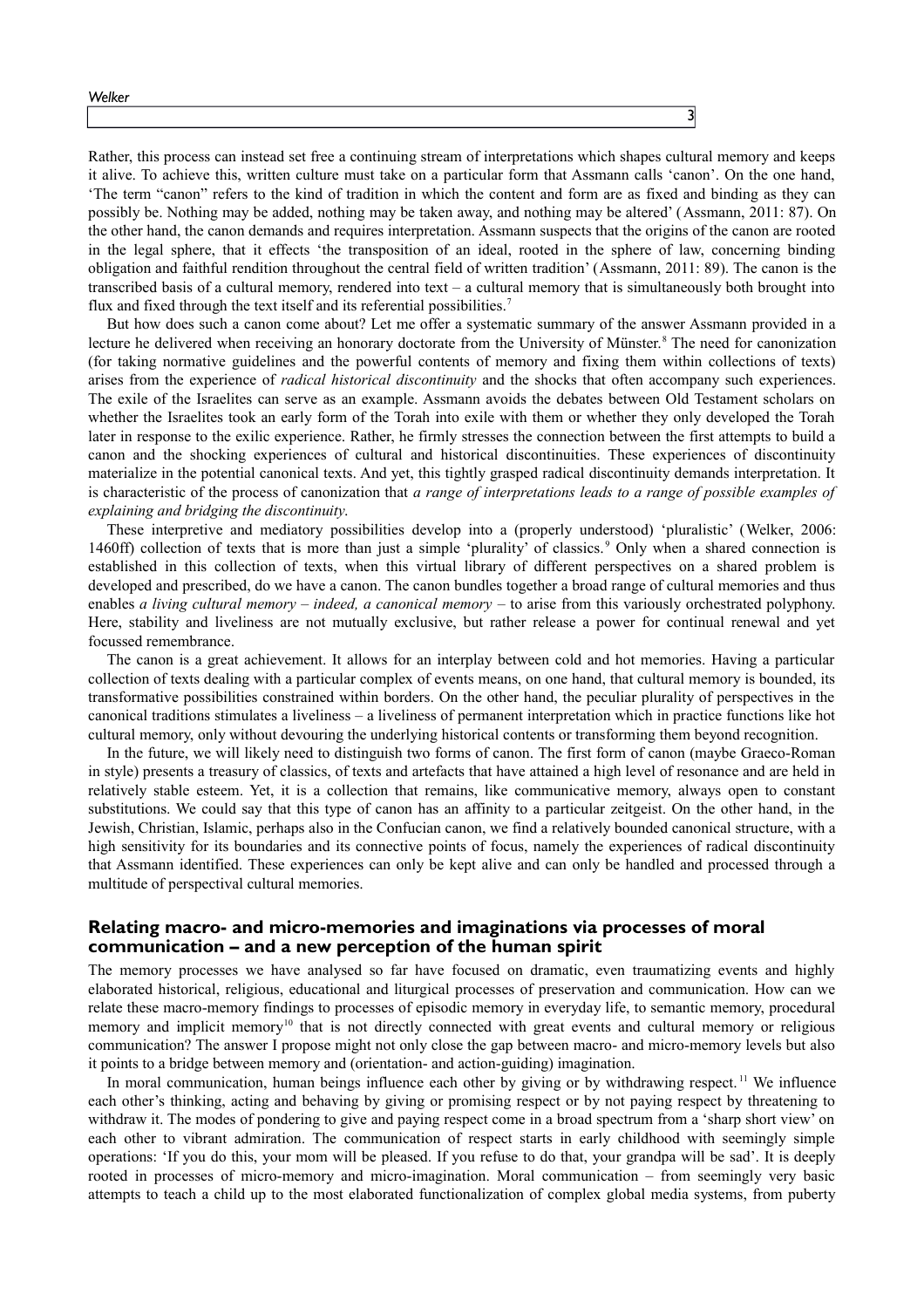mindsets to the categorical imperative –is indispensable for common human life. We have to attune our ways of thinking, acting and behaving. And we foster this attunement by moral communication, by giving or withdrawing respect, by promising to give or threatening to withdraw respect.

The indispensability of moral communication for social life is the reason why a naïve perspective associates moral communication automatically with a positive ethical orientation. But sadly, this is not necessarily the case. Quite negative and even life-endangering values and clusters of values can guide our moral communication. The other problem is the dissociation of processes of moral communication, often (wrongly) associated with the texture of our late modern Western pluralistic societies.

When most people, even scholars, think and speak of 'pluralistic societies' in our time, they as a rule still imagine a multitude of free and equal individuals and a multitude of groups and institutions with very different backgrounds of education and worldviews, with different political, moral, religious and professional interests and orientations. Some people see in this texture of a vague 'plurality' of individual orientations an enormous potential for colourful development and for flourishing human freedom. Other people evaluate this setting as a chaotic radical individualism and relativism, which endangers or even destroys any normative thinking and any potentials for moral education.

This view of pluralism as a vague 'plurality' of individuals and social formations, however, can only grasp one aspect of late modern societies in the West. It appreciates the affirmation of individual freedom, radical equality and the human right to participate at any time as a respected voice in all sorts of general and specific moral reasoning. However, this view does not see that at the same time pluralistic societies are heavily normatively coded. More than 30 years ago, the Chicago theologian David Tracy opened our eyes to the fact that all theological and moral discourses have to differentiate between academic, ecclesial and moral-political 'publics' and their different styles of communication and normative orientation. With his important book *The Analogical Imagination,* he took an important first step towards a serious analysis of 'the culture of pluralism' (Tracy, 1981). Today, we analyse our pluralistic societies with a much more sophisticated multisystemic setting of systemic powers, which require the instruments of an equivalent to canonical memory and imagination in order to deal with the pluralistic societal setting not only on an academic but also on a common-sensical level.

In order to navigate with some ease between micro-memory and macro-memory, micro-imagination and macroimagination, to steer our processes of gaining security of communal and cultural memories and related moral communication, we will have, above all, to move beyond the binarily coded understanding of the human spirit and related forms of self-understanding.

In the famous and culturally extremely influential Book XII of his *Metaphysics*, Aristotle defines the spirit as the force that thinks itself, insofar as it participates in what is thought and becomes part of it. <sup>12</sup> Thus, the spirit is the power that does not lose itself in a relationship with 'the other', but rather receives and maintains itself in the thinking relationship to the objects of thought. Our understanding of the world and our understanding of ourselves are mediated through this spirit. The quality of all thought and understanding is the result of the heightening of self-understanding along with the simultaneous recognition and understanding of external reality. Aristotle connects this spiritual activity with self-actualization, freedom and one's own well-being. He even calls this activity 'divine'. For it is the perfect actualization of all knowledge about all reality, together with absolute self-knowledge that characterizes divinity. The best and eternal life belongs to it, and it does so in perfect freedom.<sup>13</sup>

Aristotle's extremely influential philosophical theory of the spirit and its correlated view of freedom have not only blocked the path to a biblically oriented doctrine of the Spirit of God. They have also fixated us on reflexive, mentalist and often individualistic anthropomorphic concepts of the spirit, which caused great difficulties to adequately capture complex processes of memorizing and imagining. Rather, the human spirit is only in small (although important) parts reflexive rationality, binarily coded, that is, operating between two reference points or two realms of reality. In fact, it relates gigantic networks of memory and imagination.

In these processes, episodic micro-memory, individual identity formation and the activities of person-to-person communication are no less important than the achievements of macro-memory and macro-imagination which operate particularly successfully when they can be attuned to the orientation in natural space and along historical timelines. We do not yet possess an adequate theory and clear perception of the human spirit in its power to rule in and over vast realms of memory and imagination. But working together on 'Memory and the Power of Connectivity' might help us to take a remarkable step towards this goal.

#### **Notes**

- 1. Cf. Fivush and Merrill (this issue).
- 2. Cf. Dudai and Edelson (this issue).
- 3. Les cadres sociaux de la mémoire, 1925, and La mémoire collective, 1950; in some parts of the following, I refer to insights presented in Welker (2008: 321–331).
- 4. Cf. J. Assmann. 'Zum Geleit,' in Assmann (2002: 7–11); see also Namer (1987).